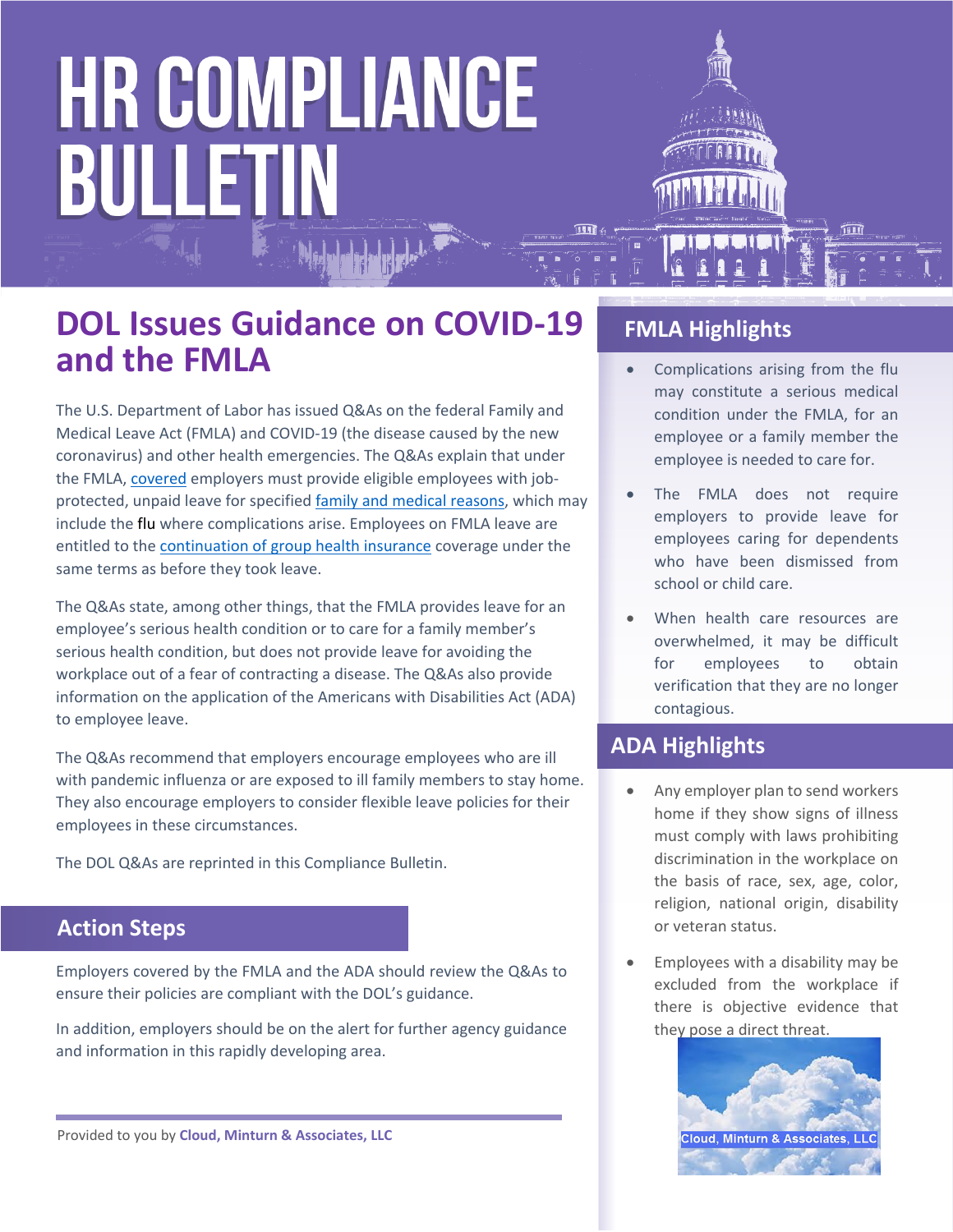#### **COVID-19 or Other Public Health Emergencies and the Family and Medical Leave Act Questions and Answers**

If you or your employees are out with the flu or are caring for ill family members, check with the Department of Labor (DOL) for information on whether such leave is covered under the [Family and Medical Leave Act \(FMLA\).](https://www.dol.gov/agencies/whd/fmla) Under the FMLA, [covered](https://www.dol.gov/agencies/whd/fmla/faq#2) employers must provide employees job-protected, unpaid leave for specified [family and medical reasons](https://www.dol.gov/agencies/whd/fmla/faq#6), which may include the [flu](https://www.dol.gov/whd/opinion/FMLA/prior2002/FMLA-87.htm) where complications arise. Employees on FMLA leave are entitled to the [continuation of group](https://www.dol.gov/agencies/whd/fmla/faq#1)  [health insurance](https://www.dol.gov/agencies/whd/fmla/faq#1) coverage under the same terms as existed before they took FMLA leave.

#### *Which employees are eligible to take FMLA leave?*

Employees are eligible to take FMLA leave if they work for a covered employer and:

- Have worked for their employer for at least 12 months;
- Have at least 1,250 hours of service over the previous 12 months; and
- Work at a location where at least 50 employees are employed by the employer within 75 miles.

Special hours of service requirements apply to airline flight crew employees and to breaks in service to fulfill National Guard or Reserve military service obligations pursuant to the Uniformed Services Employment and Reemployment Rights Act (USERRA). (See the U.S. Department of Labor [Wage and Hour Division](https://www.dol.gov/agencies/whd/contact/local-offices) or call 1-866-487-9243 for additional information on FMLA.)

#### *Must an employer grant leave to an employee who is sick or who is caring for a family member who is sick?*

An employee who is sick or whose family members are sick may be entitled to leave under the FMLA under certain circumstances. The FMLA entitles eligible employees of covered employers to take up to 12 weeks of unpaid, jobprotected leave in a designated 12-month leave year for specified family and medical reasons. This may include the flu where complications arise that create a "serious health condition" as defined by the FMLA. Employees on FMLA leave are entitled to the continuation of group health insurance coverage under the same conditions as coverage would have been provided if the employee had been continuously employed during the leave period.

Workers who are ill with pandemic influenza or have a family member with influenza are urged to stay home to minimize the spread of the pandemic. Employers are encouraged to support these and other community mitigation strategies and should consider flexible leave policies for their employees.

#### *Can an employee stay home under FMLA leave to avoid getting pandemic influenza?*

The FMLA protects eligible employees who are incapacitated by a serious health condition, as may be the case with the flu where complications arise or who are needed to care for covered family members who are incapacitated by a serious health condition. Leave taken by an employee for the purpose of avoiding exposure to the flu would not be protected under the FMLA. Employers should encourage employees who are ill with pandemic influenza or are exposed to ill family members to stay home and should consider flexible leave policies for their employees in these circumstances.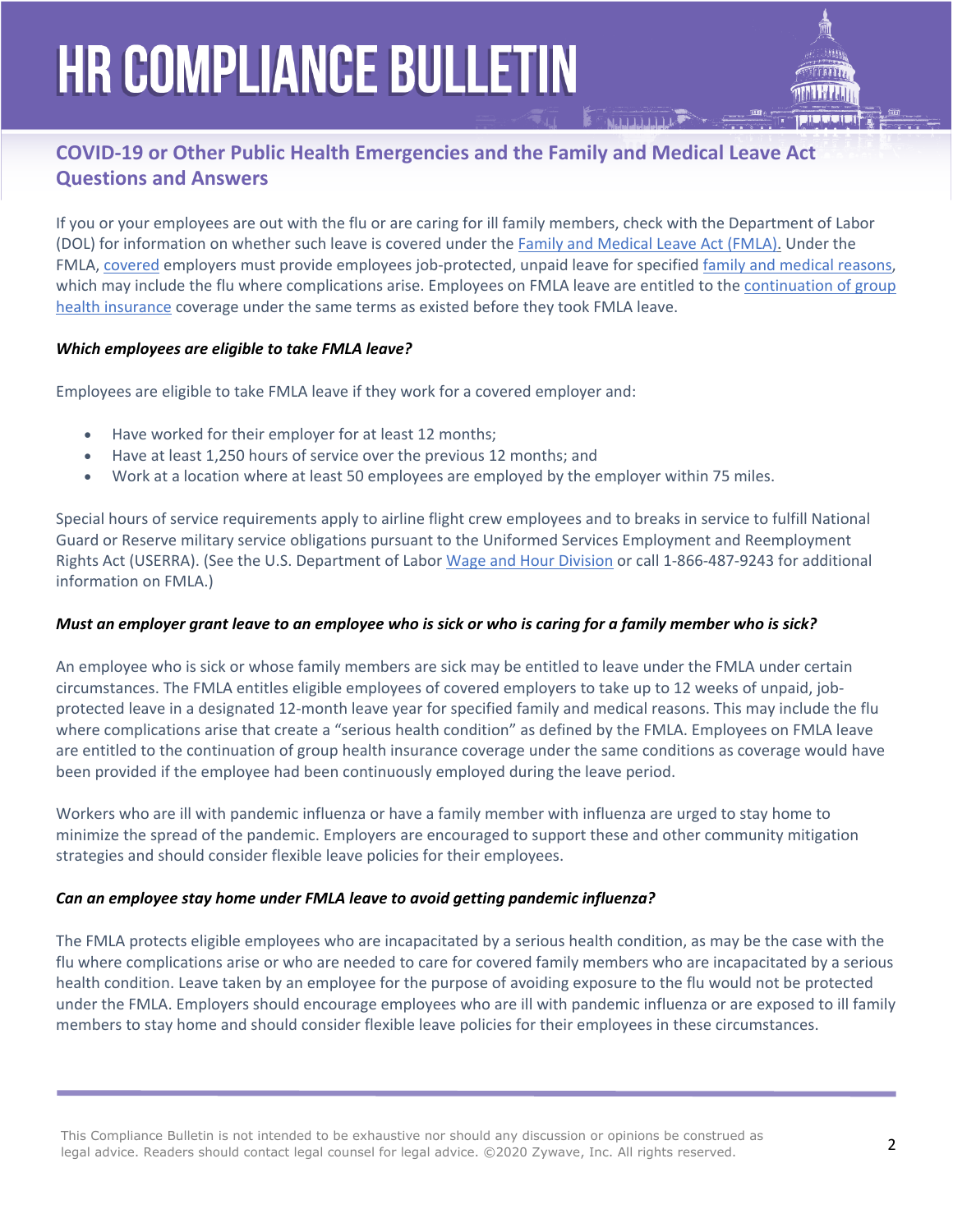#### *What legal responsibility do employers have to allow parents or caregivers time off from work to care for the sick or children who have been dismissed from school?*

Covered employers must abide by the FMLA as well as any applicable [state FMLA laws](https://www.dol.gov/whd/state/fmla/index.htm). An employee who is sick, or whose family members are sick, may be entitled to leave under the FMLA. The FMLA entitles eligible employees of covered employers to take up to 12 weeks of unpaid, job-protected leave in a designated 12-month leave year for specified family and medical reasons, which may include the flu where complications arise that create a "serious health condition" as defined by the FMLA.

There is currently no federal law covering non-government employees who take off from work to care for healthy children, and employers are not required by federal law to provide leave to employees caring for dependents who have been dismissed from school or child care. However, given the potential for significant illness under some pandemic influenza scenarios, employers should review their leave policies to consider providing increased flexibility to their employees and their families. Remember that federal law mandates that any flexible leave policies must be administered in a manner that does not discriminate against employees because of race, color, sex, national origin, religion, age (40 and over), disability or veteran status.

#### *Is an employer required by law to provide paid sick leave to employees who are out of work because they have pandemic influenza, have been exposed to a family member with influenza or are caring for a family member with influenza?*

Federal law generally does not require employers to provide **paid leave** to employees who are absent from work because they are sick with pandemic flu, have been exposed to someone with the flu or are caring for someone with the flu, although pursuant to [Executive Order 13706,](https://www.dol.gov/agencies/whd/government-contracts/sick-leave) some federal contractors may be required to provide such leave to employees under certain circumstances, such as if the employee or a family member is sick with the flu or seeking care related to the flu. Certain state or local laws may have different requirements, which should be independently considered by employers when determining their obligation to provide paid sick leave.

If the leave qualifies as FMLA-protected leave, the statute allows the employee to elect or the employer to require the substitution of paid sick and paid vacation/personal leave in some circumstances. Employers should encourage employees who are ill with pandemic influenza to stay home and should consider flexible leave policies for their employees.

#### *May employers send employees home if they show symptoms of pandemic influenza? Can the employees be required to take sick leave? Do they have to be paid? May employers prevent employees from coming to work?*

It is important to prepare a plan of action specific to your workplace, given that a pandemic influenza outbreak could affect many employees. This plan or policy could permit you to send employees home, but the plan and the employment decisions must comply with the laws prohibiting discrimination in the workplace on the basis of race, sex, age (40 and over), color, religion, national origin, disability or veteran status. It would also be prudent to notify employees (and if applicable, their bargaining unit representatives) about decisions made under this plan or policy at the earliest feasible time.

Your company policies on sick leave and any applicable employment contracts or collective bargaining agreements would determine whether you should provide paid leave to employees who are not at work. If the leave qualifies as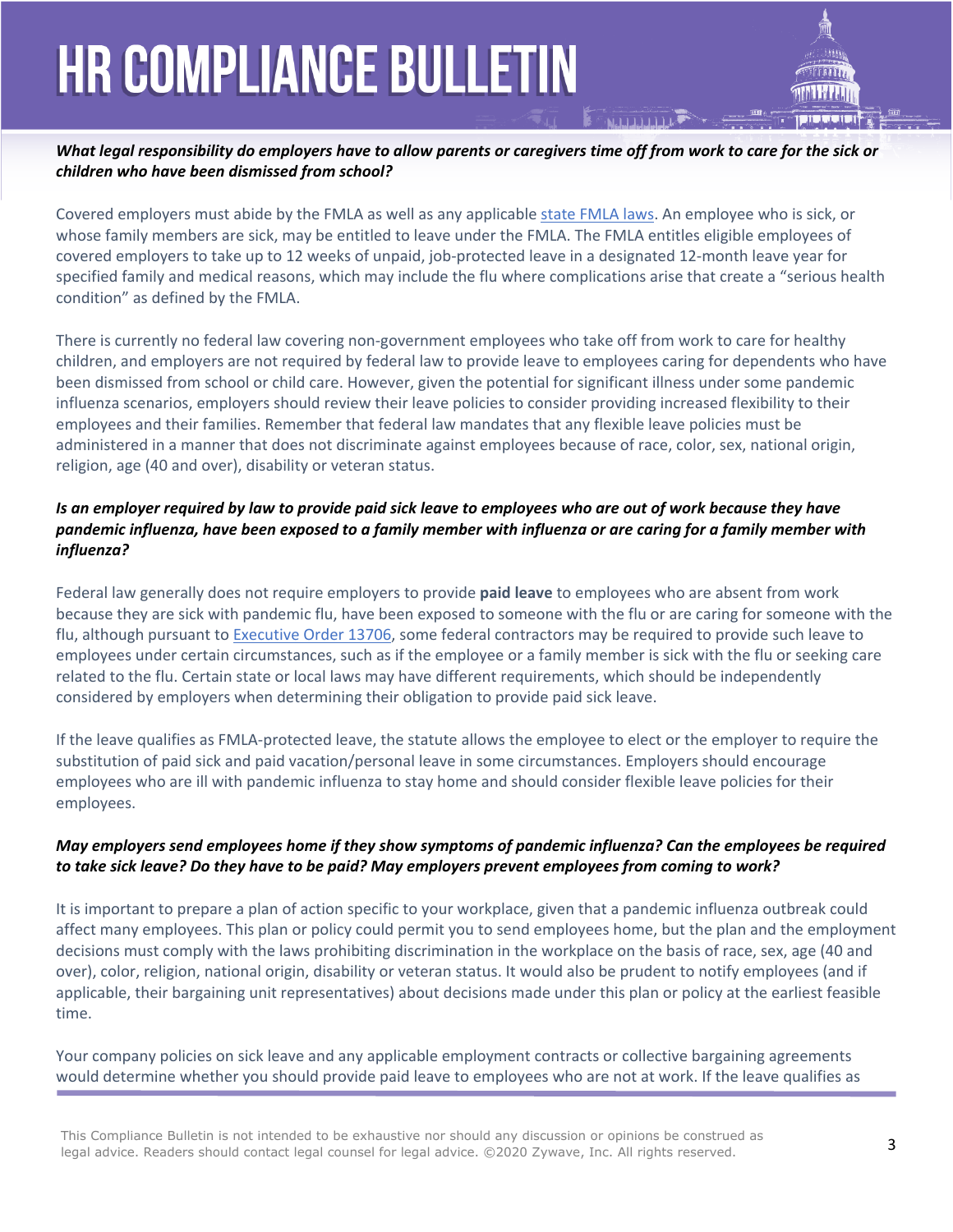

FMLA-protected leave, the statute allows the employee to elect or the employer to require the substitution of paid sick and paid vacation/personal leave in some circumstances. (See the U.S. Department of Labor [Wage and Hour Division](https://www.dol.gov/agencies/whd/contact) for additional information or call 1-866-487-9243 if you have any questions.)

Remember when making these decisions to exclude employees from the workplace, you cannot discriminate on the basis of race, sex, age (40 and over), color, religion, national origin, disability, union membership or veteran status. However, you may exclude an employee with a disability from the workplace if you:

- Obtain objective evidence that the employee poses a direct threat (i.e. significant risk of substantial harm); and
- Determine that there is no available reasonable accommodation (that would not pose an undue hardship) to eliminate the direct threat.

(See the U.S. Equal Employment Opportunity Commission's [Enforcement Guidance: Disability-Related Inquiries and](http://www.eeoc.gov/policy/docs/qanda-inquiries.html)  [Medical Examinations of Employees under the Americans with Disabilities Act](http://www.eeoc.gov/policy/docs/qanda-inquiries.html) for additional information.)

#### *May an employer require an employee who is out sick with pandemic influenza to provide a doctor's note, submit to a medical exam or remain symptom-free for a specified amount of time before returning to work?*

**Yes.** However, employers should consider that during a pandemic, health care resources may be overwhelmed and it may be difficult for employees to get appointments with doctors or other health care providers to verify they are well or no longer contagious.

During a pandemic health crisis, under the [Americans with Disabilities Act\\*](http://www.eeoc.gov/policy/ada.html)(ADA), an employer would be allowed to require a doctor's note, a medical examination or a time period during which the employee has been symptom-free before it allows the employee to return to work. Specifically, an employer may require the above actions of an employee where it has a reasonable belief—based on objective evidence—that the employee's present medical condition would:

- Impair their ability to perform **essential job functions** (i.e., fundamental job duties) with or without reasonable accommodation; or
- Pose a **direct threat** (i.e., significant risk of substantial harm that cannot be reduced or eliminated by reasonable accommodation) to safety in the workplace.

In situations in which an employee's leave is covered by the FMLA, the employer may have a uniformly applied policy or practice that requires all similarly situated employees to obtain and present certification from the employee's health care provider that the employee is able to resume work. Employers are required to notify employees in advance if the employer will require a *fitness-for-duty certification* to return to work. If state or local law, or the terms of a collective bargaining agreement govern an employee's return to work, those provisions shall be applied. Employers should be aware that fitness-for-duty certifications may be difficult to obtain during a pandemic.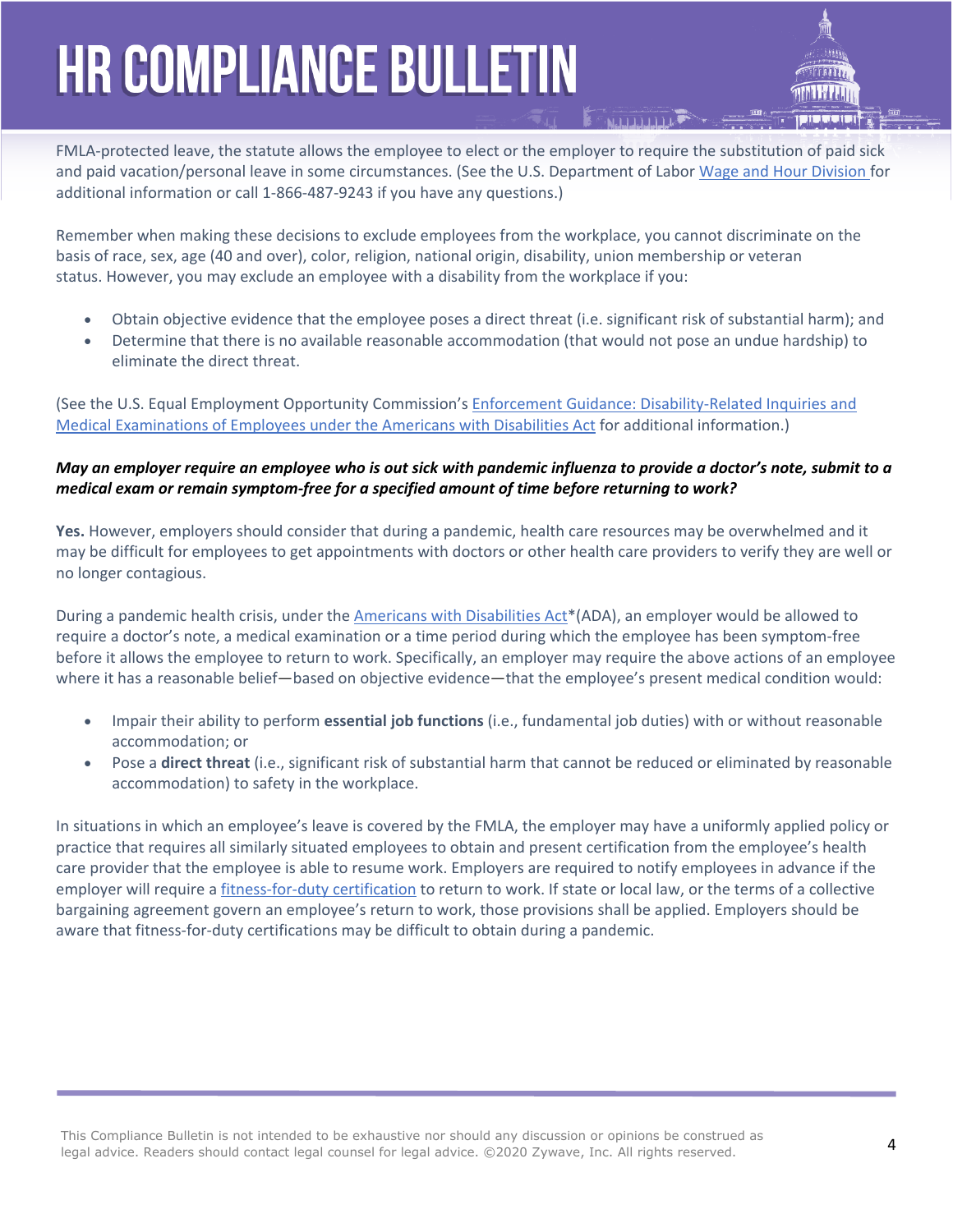#### *May employers change their paid sick leave policy if a number of employees are out and they cannot afford to pay them all?*

Federal equal employment opportunity laws do not prohibit employers from changing their paid sick leave policy if it is done in a manner that does not discriminate between employees because of race, sex, age (40 and over), color, religion, national origin, disability or veteran status. Be sure also to consult state and local laws.

In addition, you should consider that, if your workforce is represented by a labor union and the collective bargaining agreement covers sick leave policies, you may be limited in either the manner in which you change the policy or the manner of the changes themselves because the collective bargaining agreement would be controlling. In a workplace without a collective bargaining agreement, employees may have a contractual right to any accrued sick leave, but not future leave.

Your sick leave policy also has to follow the requirements of the FMLA (if your employees are covered by the Act), and it needs to be consistent with federal workplace anti-discrimination laws, such as the [Americans with Disabilities Act](http://www.eeoc.gov/policy/ada.html) (ADA). (See the U.S. Department of Labor, [Wage and Hour Division](https://www.dol.gov/agencies/whd/contact/local-offices) or call 1-866-487-9243 for additional information on FMLA. See the [U.S. Equal Employment Opportunity Commission](http://www.eeoc.gov/) or call 1-800-669-4000 if you have questions on ADA.)

#### *If an employer temporarily closes its place of business because of an influenza pandemic and chooses to lay off some but not all employees, are there any federal laws that would govern this decision?*

The federal laws prohibiting discrimination in the workplace on the basis of race, sex, age (40 and over), color, religion, national origin or disability may apply. (See the [U.S. Equal Employment Opportunity Commission](http://www.eeoc.gov/) (EEOC) or call 1-800- 669-4000 if you have questions.) Other specific federal laws that prohibit discrimination on these or additional bases may also govern if an employer is a federal contractor or a recipient of federal financial assistance.

Additionally, the Worker Adjustment and Retraining Notification (WARN) Act helps ensure advance notice in cases of qualified plant closings and mass layoffs. For more information about the WARN Act, see <https://www.dol.gov/agencies/eta/layoffs/warn>.

You may also not discriminate against an employee because the employee has requested or used qualifying FMLA leave. (See the U.S. Department of Labor, [Wage and Hour Division](https://www.dol.gov/agencies/whd/fmla) for additional information or call 1-866-487-9243 if you have questions.)

In addition, you may not discriminate against an employee because he or she is a past or present member of the United States uniformed service. (See the U.S. Department of Labor, [Veterans' Employment and Training Service](https://www.dol.gov/vets/) for additional information or call 1-866-889-5627 if you have questions.)

#### *Some employees may not be able to come to work because they have to take care of sick family members. May an employer lay them off?*

It depends. If an employee is **covered and eligible** under the FMLA and is needed to care for a spouse, daughter, son or parent who has a serious health condition, then the employee is entitled to up to 12 weeks of **job-protected**, unpaid leave during any 12-month period. Some states may have similar [family leave laws](https://www.dol.gov/whd/state/fmla/index.htm). In those situations, covered employers must comply with the federal or state provision that provides the greater benefit to their employees. (See the